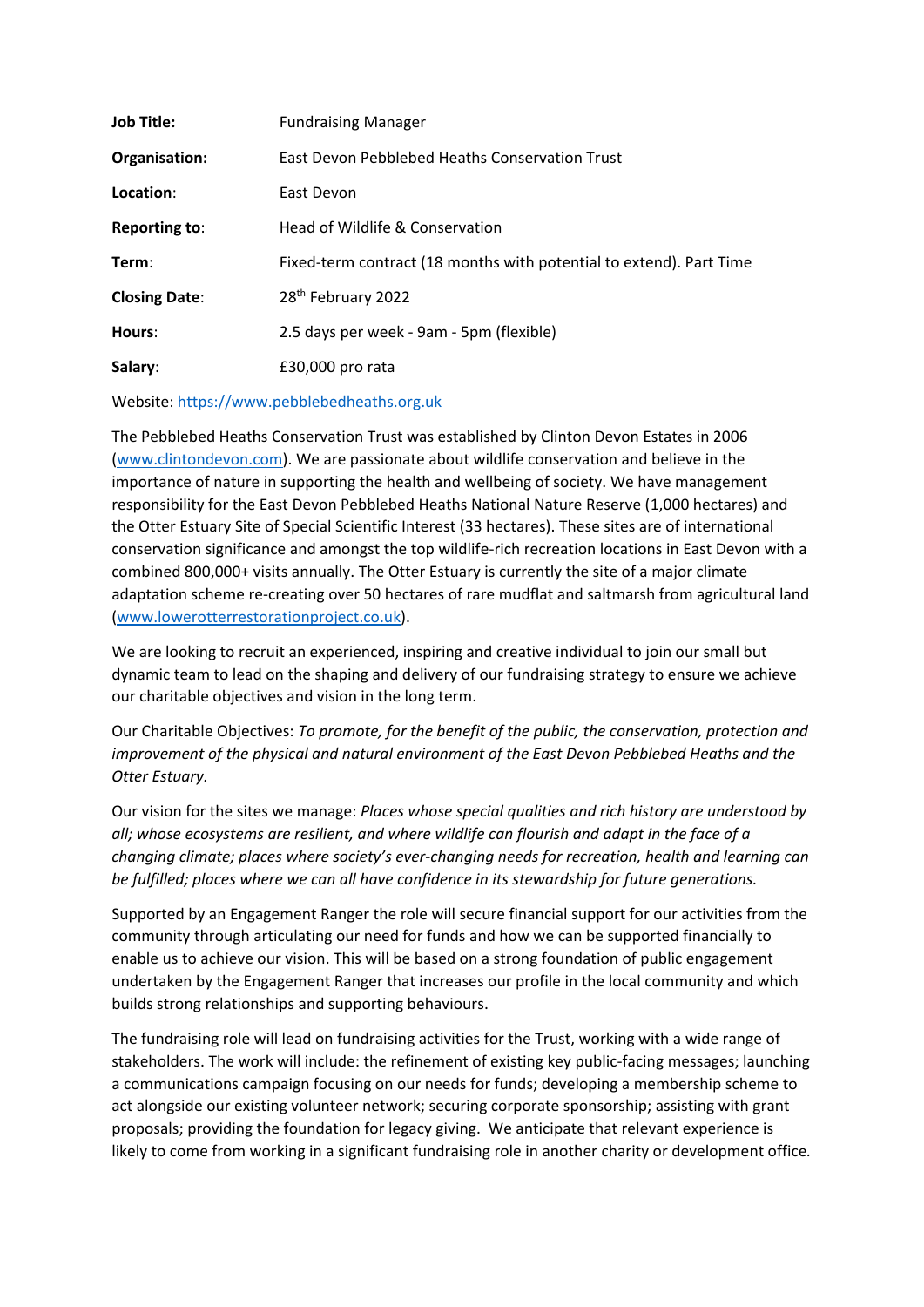### **Essential Competencies, Skills and Experience**

- Understanding of the motivations for philanthropy and an awareness of and belief in the goals and vision of the Pebblebed Heaths Conservation Trust.
- Minimum of 2-4 years of fundraising experience with key fields including donor cultivation, stewardship and solicitation experience or ability to demonstrate transferable skills and experience from other roles. Must be able to demonstrate past successes.
- Proven ability to build strong relationships with a broad range of stakeholders through excellent interpersonal skills and strong oral and written communication skills.
- Strong social media and digital experience and skills; with the world moving increasingly on-line, the successful applicant will have experience in the digitisation and online communication of fundraising activities to maintain our social media presence and turn online engagement into cash donations.
- Experience of writing successful grant funding applications.
- Experience building and managing a membership structure and working to support and grow that membership
- Creative and flexible self-starter able to work both individually and as a member of small team with colleagues based both in the office and on site. You will work closely with an on-the-ground Engagement Ranger.
- Outstanding organisational and administrative skills, with proficiency with Microsoft office suite.
- Experience with CMS database (ideally setting up and managing)
- Ability to maintain a high level of discretion and confidentiality due to the nature of work.
- Full driving license

#### **Desirable**

- Knowledge of or interest in the environment, conservation and or land management.
- Certification to one of the fundraising governing bodies (ideally, a member of the Institute of Fundraising or a member of the Chartered Institute of Marketing).
- Experience in the development of legacies.

# **Key Roles and Accountabilities**

The role will involve:

- 1. Leading fundraising strategy development and fundraising activities for the Trust, including administration, management, and reporting to the Head of Wildlife and Conservation and our Board of Trustees.
- 2. Increasing the Trust's profile in the local community working alongside the Engagement Ranger.
- 3. Building links with corporate entities to secure financial support.
- 4. Identifying sources of grant income and leading on the writing of grant applications.
- 5. Creating and developing a membership scheme.
- 6. Managing communication with donors and growing our grassroots fundraising activity yearon-year.
- 7. Leading on legacy development and generating long-term income streams.